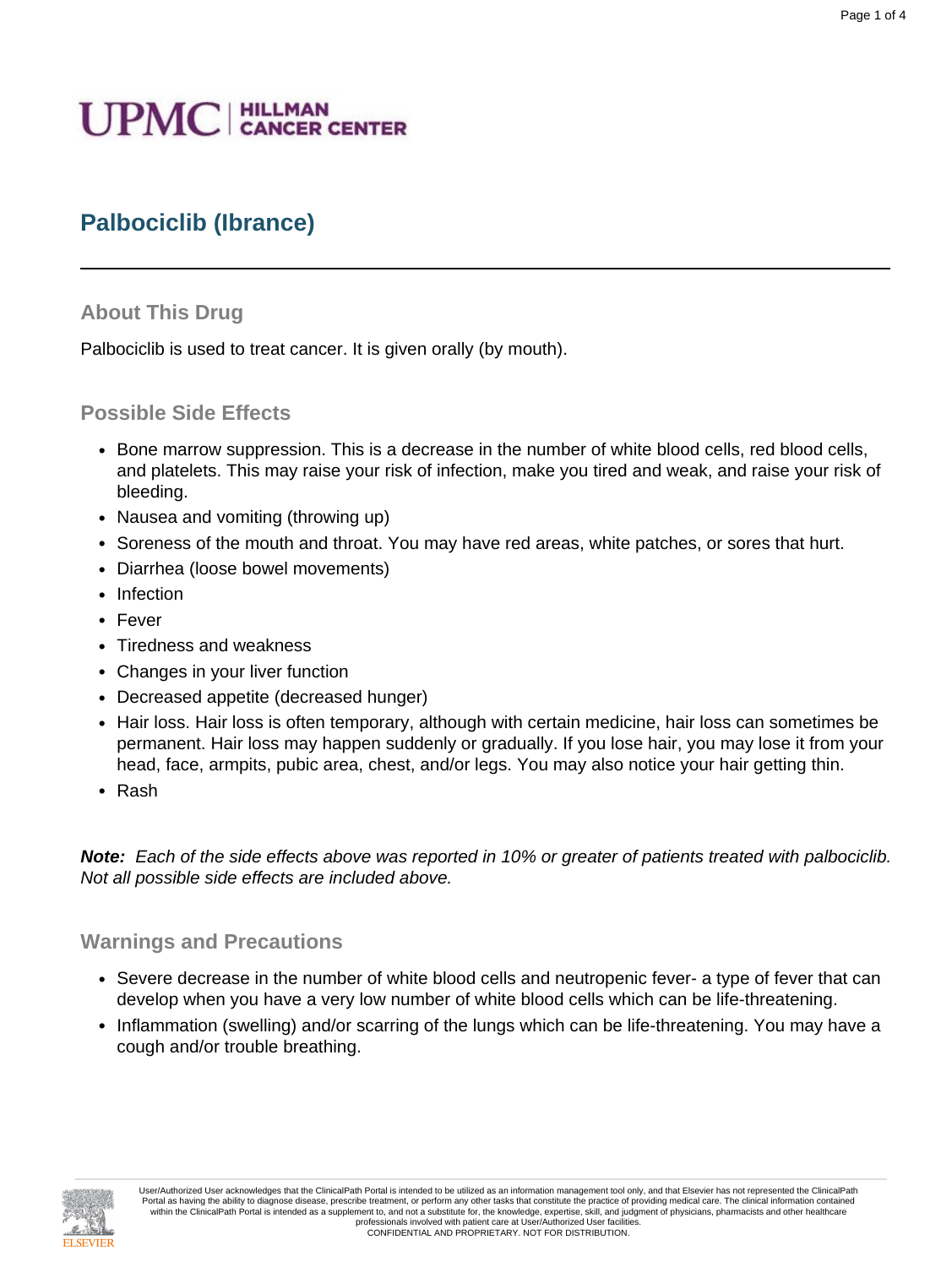**Note:** Some of the side effects above are very rare. If you have concerns and/or questions, please discuss them with your medical team.

#### **How to Take Your Medication**

- **Capsules only:** Swallow whole with food. Do not chew, crush, or open capsules. Take at the same time each day.
- **Tablets only:** Swallow whole with or without food. Do not chew, crush or split tablets. Take at the same time each day.
- If any of the capsules or tablets are broken, cracked or otherwise not intact, do not swallow them and do not touch them with bare hands.
- If you have been prescribed a medicine to take with your palbociclib, you should continue to take this medicine during your treatment with palbociclib. Speak with your doctor if you have any questions.
- **Missed dose**: If you vomit or miss a dose, take your next dose at the regular time, and contact your doctor. Do not take 2 doses at the same time and do not double up on the next dose.
- **Handling:** Wash your hands after handling your medicine, your caretakers should not handle your medicine with bare hands and should wear latex gloves.
- This drug may be present in the saliva, tears, sweat, urine, stool, vomit, semen, and vaginal secretions. Talk to your doctor and/or your nurse about the necessary precautions to take during this time.
- **Storage:** Store this medicine in the original container/blister pack at room temperature.
- **Disposal of unused medicine:** Do not flush any expired and/or unused medicine down the toilet or drain unless you are specifically instructed to do so on the medication label. Some facilities have take-back programs and/or other options. If you do not have a take-back program in your area, then please discuss with your nurse or your doctor how to dispose of unused medicine.

### **Treating Side Effects**

- Manage tiredness by pacing your activities for the day.
- Be sure to include periods of rest between energy-draining activities.
- To decrease the risk of infection, wash your hands regularly.
- Avoid close contact with people who have a cold, the flu, or other infections.
- Take your temperature as your doctor or nurse tells you, and whenever you feel like you may have a fever.
- To help decrease the risk of bleeding, use a soft toothbrush. Check with your nurse before using dental floss.
- Be very careful when using knives or tools.
- Use an electric shaver instead of a razor.
- Drink plenty of fluids (a minimum of eight glasses per day is recommended).
- Mouth care is very important. Your mouth care should consist of routine, gentle cleaning of your teeth or dentures and rinsing your mouth with a mixture of 1/2 teaspoon of salt in 8 ounces of water or 1/2 teaspoon of baking soda in 8 ounces of water. This should be done at least after each meal and at bedtime.

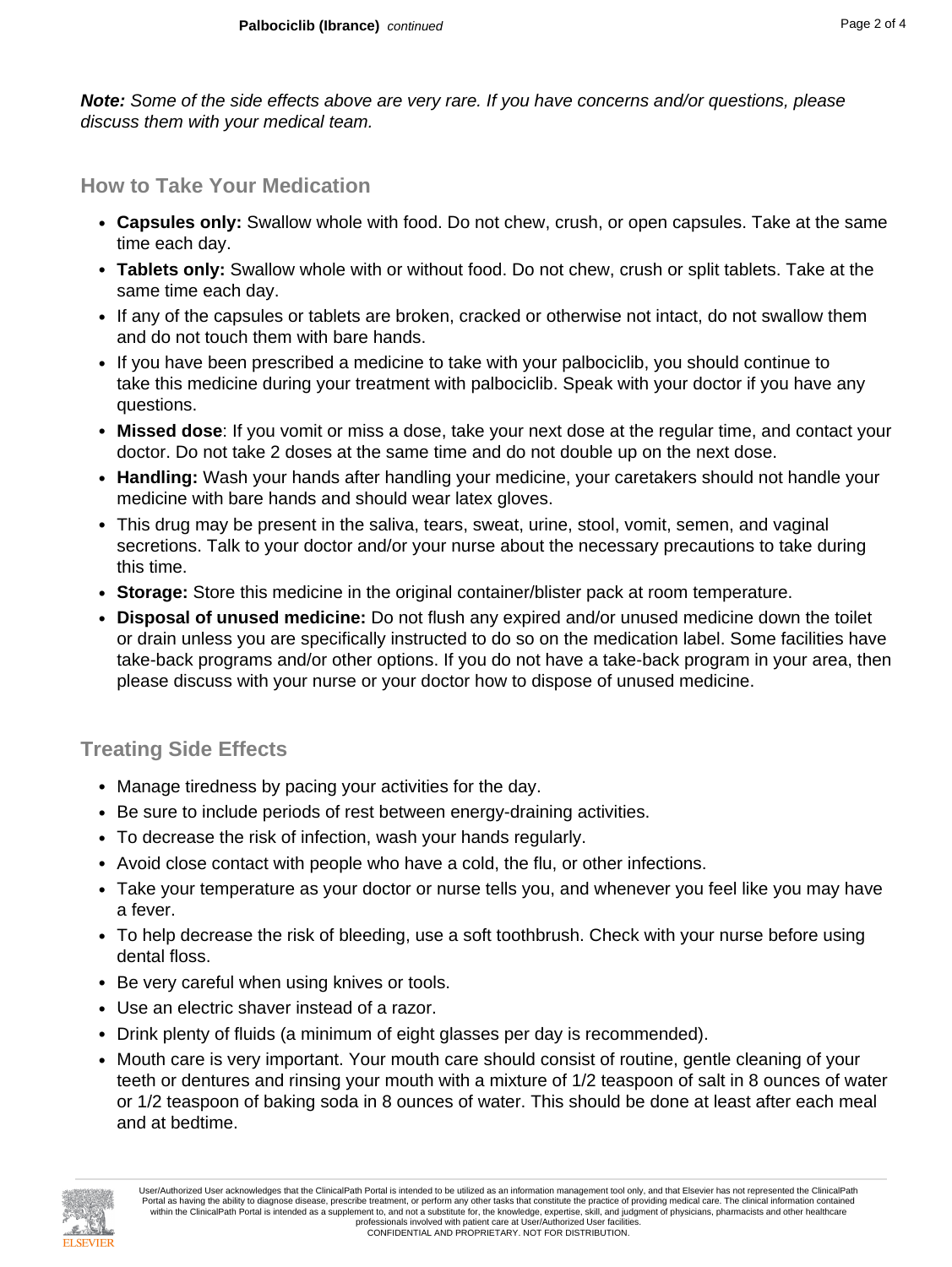- If you have mouth sores, avoid mouthwash that has alcohol. Also avoid alcohol and smoking because they can bother your mouth and throat.
- To help with nausea and vomiting, eat small, frequent meals instead of three large meals a day. Choose foods and drinks that are at room temperature. Ask your nurse or doctor about other helpful tips and medicine that is available to help stop or lessen these symptoms.
- If you throw up or have diarrhea, you should drink more fluids so that you do not become dehydrated (lack of water in the body from losing too much fluid).
- If you have diarrhea, eat low-fiber foods that are high in protein and calories and avoid foods that can irritate your digestive tracts or lead to cramping.
- Ask your nurse or doctor about medicine that can lessen or stop your diarrhea.
- To help with decreased appetite, eat small, frequent meals. Eat foods high in calories and protein, such as meat, poultry, fish, dry beans, tofu, eggs, nuts, milk, yogurt, cheese, ice cream, pudding, and nutritional supplements.
- Consider using sauces and spices to increase taste. Daily exercise, with your doctor's approval, may increase your appetite.
- To help with hair loss, wash with a mild shampoo and avoid washing your hair every day. Avoid coloring your hair.
- Avoid rubbing your scalp, pat your hair or scalp dry.
- Limit your use of hair spray, electric curlers, blow dryers, and curling irons.
- If you are interested in getting a wig, talk to your nurse and they can help you get in touch with programs in your local area.
- If you get a rash do not put anything on it unless your doctor or nurse says you may. Keep the area around the rash clean and dry. Ask your doctor for medicine if your rash bothers you.

## **Food and Drug Interactions**

- Avoid grapefruit or grapefruit juice while taking this medicine as it may raise the levels of palbociclib in your body which could make side effects worse.
- Check with your doctor or pharmacist about all other prescription medicines, over-the-counter medicines, herbals, and dietary supplements (vitamins, minerals, herbs, and others) you are taking before starting this medicine as there are known drug interactions with palbociclib. Also, check with your doctor or pharmacist before starting any new prescription medicines, over-the-counter medicines, herbals, or dietary supplements to make sure that there are no interactions.
- Avoid the use of St. John's Wort while taking palbociclib as this may lower the levels of the drug in your body, which can make it less effective.

## **When to Call the Doctor**

Call your doctor or nurse if you have any of these symptoms and/or any new or unusual symptoms:

- Fever of 100.4° F (38° C) or higher
- Chills
- Tiredness and/or weakness that interferes with your daily activities
- Feeling dizzy or lightheaded



User/Authorized User acknowledges that the ClinicalPath Portal is intended to be utilized as an information management tool only, and that Elsevier has not represented the ClinicalPath Portal as having the ability to diagnose disease, prescribe treatment, or perform any other tasks that constitute the practice of providing medical care. The clinical information contained within the ClinicalPath Portal is intended as a supplement to, and not a substitute for, the knowledge, expertise, skill, and judgment of physicians, pharmacists and other healthcare professionals involved with patient care at User/Authorized User facilities. CONFIDENTIAL AND PROPRIETARY. NOT FOR DISTRIBUTION.